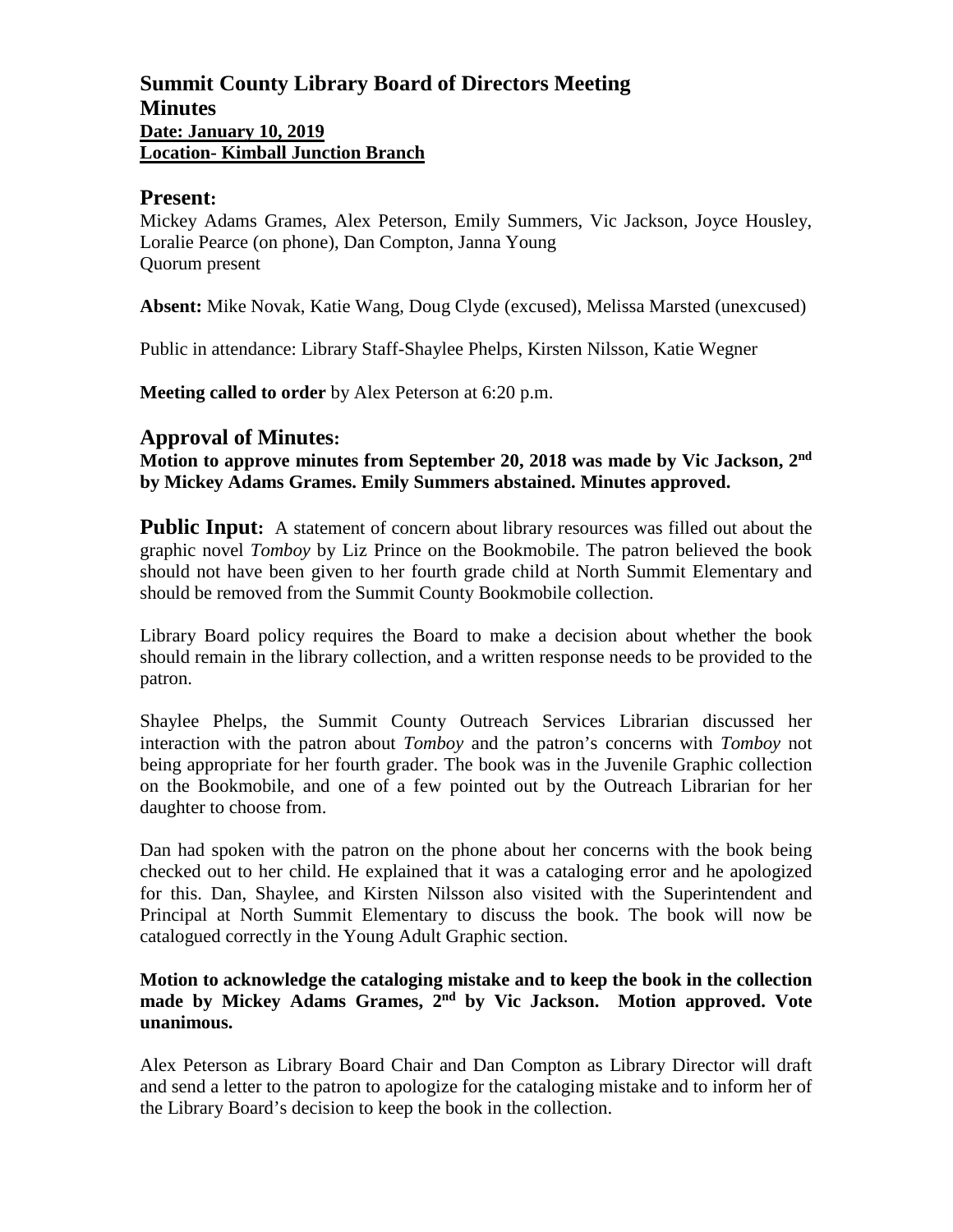# **Administration:**

**Director's Report – Dan Compton**

**Motion to accept Director's Report by Vic Jackson, 2nd by Mickey Adams Grames-Report accepted. Motion approved. Vote unanimous.**

## **Committees:**

**Governance and Education-Election of 2019 Chair and Vice Chair** Alex Peterson is willing to continue as Chair of the Library Board**.** 

**Motion to approve Alex Peterson as the Library Board Chair by Joyce Housley, 2nd by Mickey Adams Grames. Motion approved. Vote unanimous.**

## **Vice Chair election postponed until next meeting.**

#### **Fine Free-**

Joyce Housley as Governance Committee chair discussed the idea of going Fine Free and the benefits to patrons.

The Fines and Fees portion of the Borrowing Policy will be updated with new the language. Automatic renewals are being looked into by Dan through the TLC provider. All other aspects of check out times and fees will remain the same.

## **Motion to approve changes to the Borrowing Policy made by Vic Jackson, 2nd by Emily Summers. Loralie Pearce abstain- Borrowing Policy approved.**

#### **Strategic Planning and Marketing**-Director Vacancies and Farewells

Thank you to Mickey Adams Grames and Vic Jackson for their Library Board service. Your time, service, opinions and support is appreciated.

The Library Board vacancies will be published February 6th by the County. Library Board members are encouraged to spread the word and recruit those who they believe will be a benefit to the board.

#### **Strategic Plan Update-**

Emily Summers discussed that Goals and objectives with deadlines and goal dates are being met and being worked on from the strategic plan. Deadlines are working and priorities are being shifted for success. The board will meet to review and work on the objectives.

#### **Building Committee-**

Discussion postponed until committee chair is present**.** 

#### **"Open+" Discussion-**

Open Plus is a program that allows enhanced access and strategic innovation for the community, through extended Library hours that do not need staff on duty. Hours are open and extended for community members to utilize the library and the building for community needs. The Open Plus idea was introduced to Dan Compton and is something